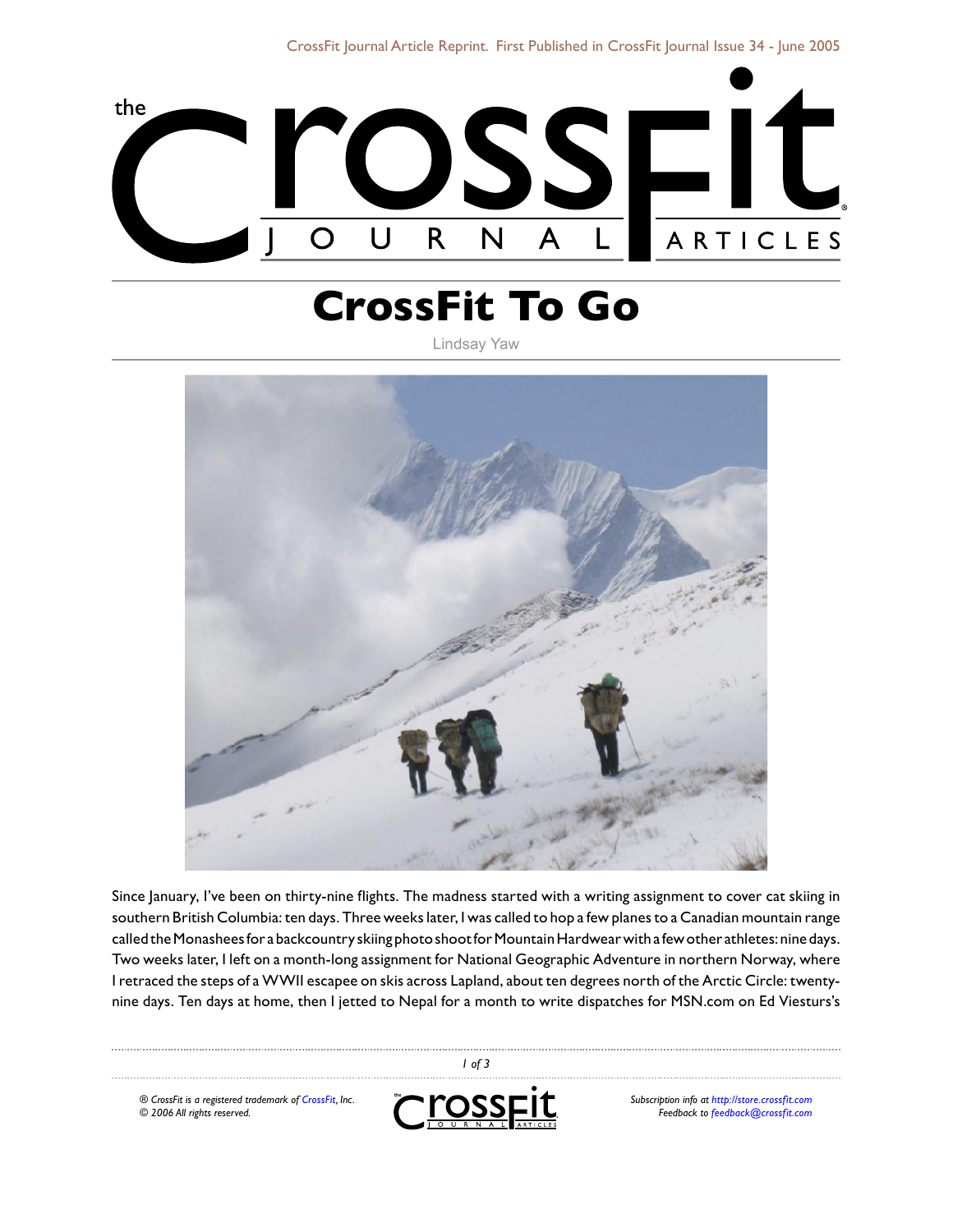## CrossFit To Go (continued...)

historic mountaineering ascent of Annapurna, making him the first American to climb all fourteen of the world's 8,000-meter peaks: thirty days. No rest for the weary, but I like it that way. I like to pack it all in; it feels more efficient that way, like I'm getting things done. Unfortunately, with that "efficiency" that I fiendishly suck energy to achieve, thirty-nine flights in no way augments my level of fitness. CrossFit does.

*For me, traveling generates opportunities to be creative with CrossFit... It forces me to break the routine of time and place that I seem to cling to at home and do what feels right for my body that day, that hour, in that geographical location.*

Most recently, I returned from Nepal, where I spent three exceptionally still weeks at Annapurna's base camp, a 14,000-foot massive moraine pile where I was responsible for the exclusive online coverage of Viesturs's climb for the MSN Travel Central website [\(www.firstandbest.msn.com\)](http://www.firstandbest.msn.com). It sounds exciting, but when you pick apart my time there and look at what I was actually doing on an hourly basis, it was in fact quite boring. Days would go by when the only form of entertainment was betting on the exact hour at which

the daily dose of dense wet fog was going to roll in or watching prayer flags flap in the afternoon breeze through the transparent window in the communications tent dubbed the "love dome." When boredom of that severity strikes, your mind tests you by making exercise repulsive, by tricking you into thinking, "Fuck it, I'm not going to do anything until I get home in three weeks. It doesn't matter, what matters, who cares, maybe I was meant to be soft." Happens every time, every trip. A sort of blasé carelessness sweeps over you unless you're stubborn enough, like me, to force those

move out into the fog. Most days, I'd shoulder my

thoughts out and actually

pack with some water, food, and down and waterproof layers, blare my iPod at mass decibel output with Thievery Corporation or some electronica or dance music, and scamper out of base camp to hike up a moraine pile somewhere or, more importantly, do a quasi-CrossFit workout along the sandy beach of the coldest alpine lake you've ever felt.

Most days we were shrouded in fog, but I was glad as it hid my backcountry CrossFitting techniques, which most base campers would find brutally archaic. I had no choice. I was stuck at 14,000 feet, surrounded by rock and ice.

My first workout consisted of a warm-up hike up to 15,500 feet, followed by four sets of 40 burpees, 40 push-ups, 75 sit-ups, then a speed hike for three minutes up a steep pile of rocks. I'll tell you what, forty burpees



*® CrossFit is a registered trademark of [CrossFit,](http://www.crossfit.com) Inc. © 2006 All rights reserved.*



 *of 3*

*Subscription info at [http://store.crossfit.com](http://journal.crossfit.com) Feedback to [feedback@crossfit.com](mailto:feedback@crossfit.com)*